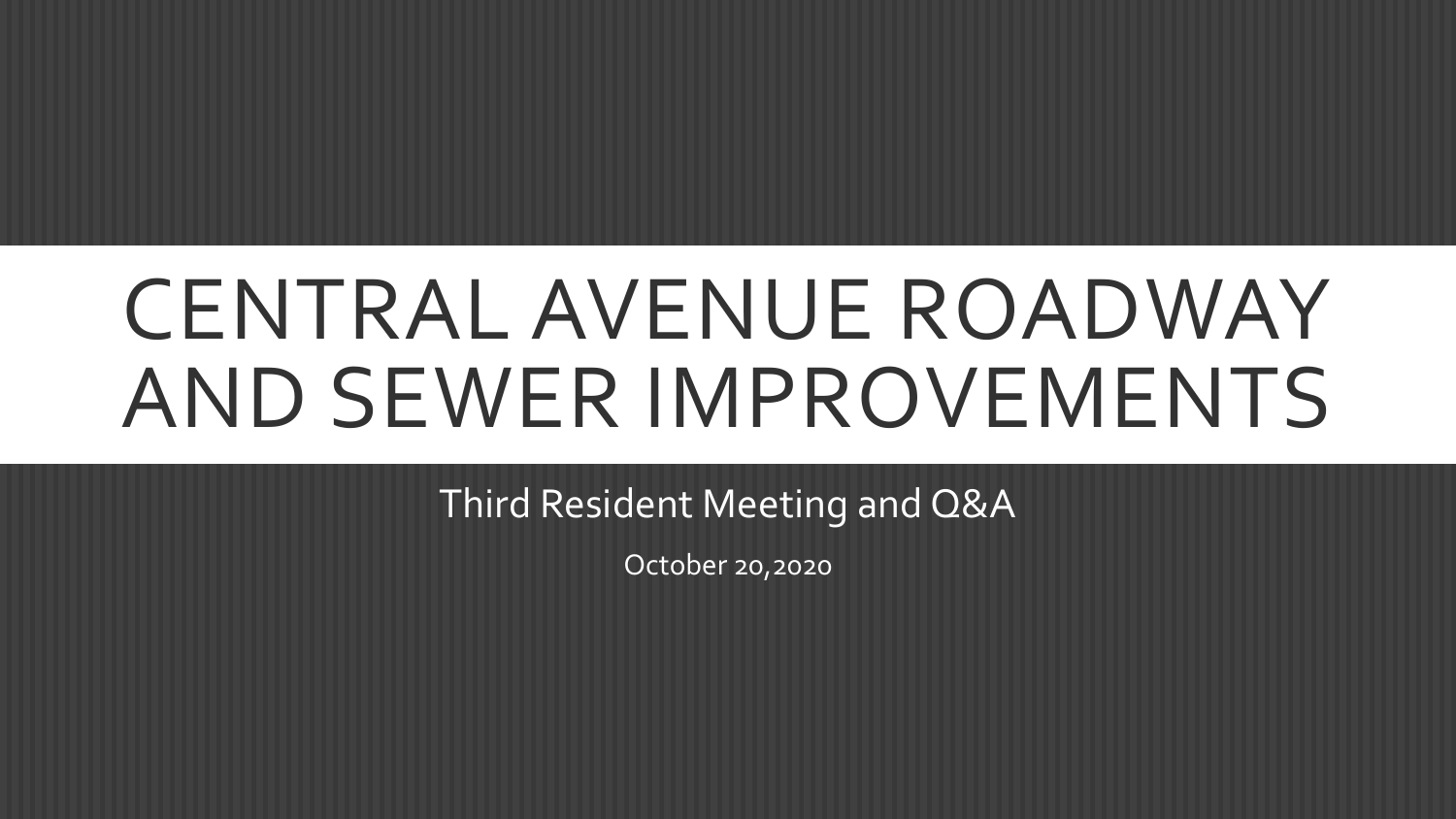### INTRODUCTION

- Staff Introductions
- Review of submitted questions/concerns
- Question and Answer Session

All Question/Answer documents and additional documents are available at [www.wsprings.com/central-avenue](http://www.wsprings.com/central-avenue)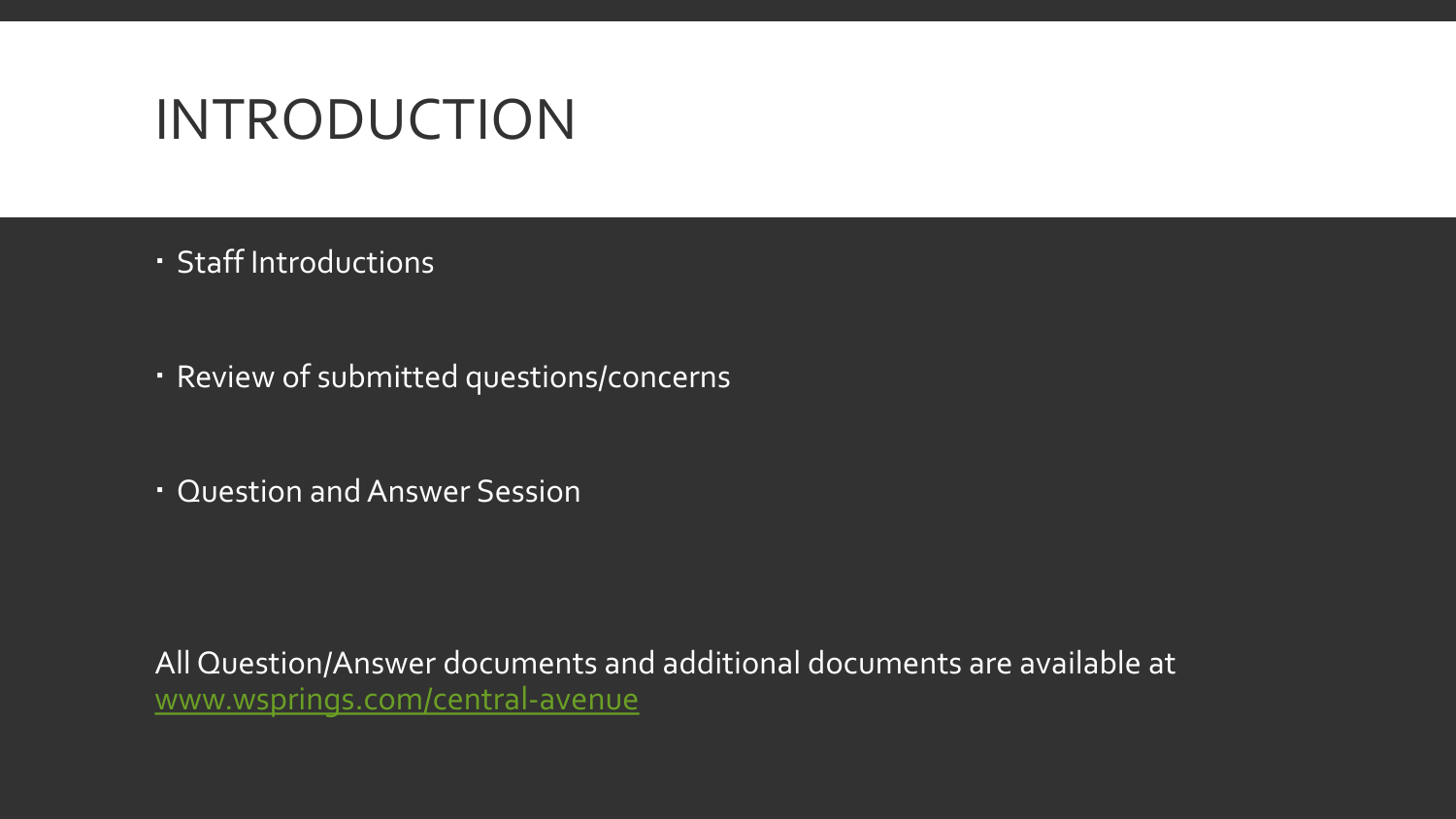### ROADWAY WIDENING – PROPOSED DESIGN

SPRING ROCK PARK **WESTERN SPRINGS PARK DISTRICT** 

- Two, 12' driving lanes
- One, 8' parking lane
- No widening on east side (resident side)
- 0.5' widening on west side (Spring Rock Park)
- No Parking on east side
- Central to remain a two-way roadway
- Driveway slopes to remain the same, or better than existing (<8%).

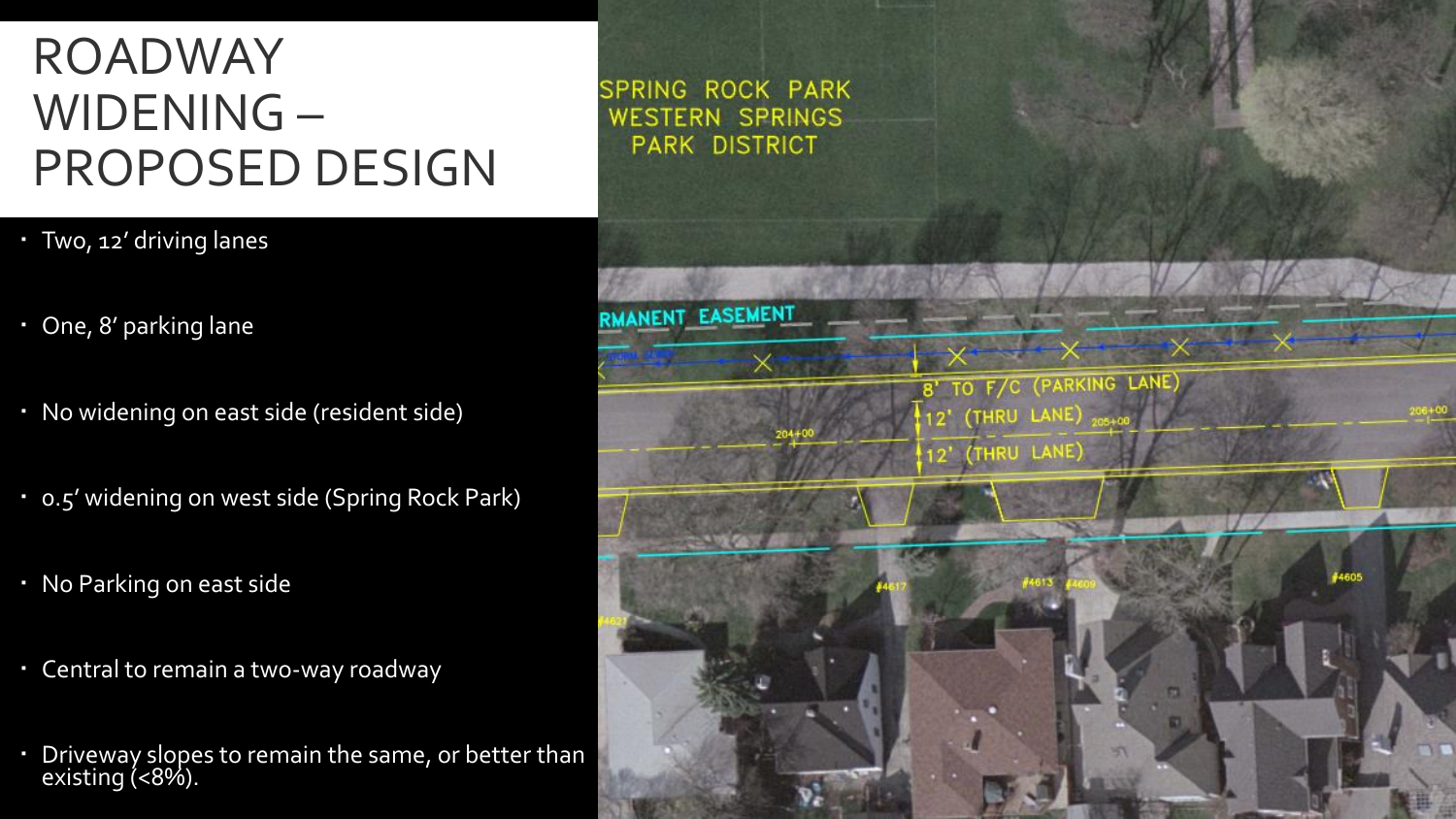## ROADWAY WIDENING –WIDTH OF NEARBY **STREETS**

- **Central Avenue (Existing)**  31'
- **Central Avenue (Proposed)**  31.5'
- **47th Street (Central to I-294)** –Varies between 41' and 60.5'
- **Lawn Avenue**
	- north of Elm to  $47^{\text{th}} 31'$
	- north of Elm to Burlington  $-48'$
- **Grand Avenue** 
	- Burlington to Elm– 25'
	- Elm to  $47^{\text{th}}$  24'
- **Woodland Avenue (Burlington to 47th)** 26'
- **Elm Street**
	- Central to Woodland 24'
	- Woodland to Wolf 24.5'
- **Gilbert Avenue**
	- **·** Burlington to  $47^{\text{th}} 30'$
	- $\frac{1}{47}$ th to 48<sup>th</sup> 42'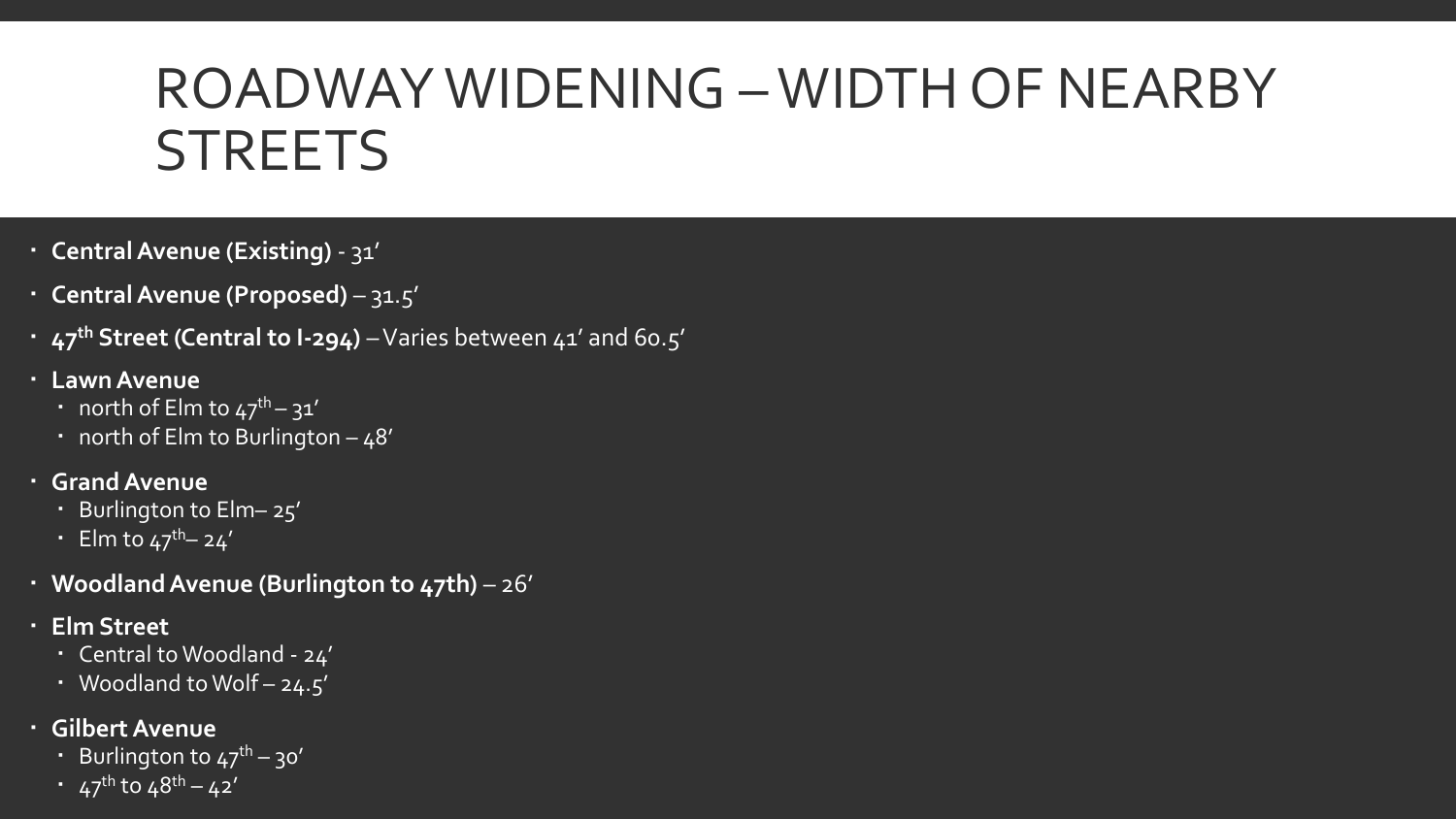### ON-STREET PARKING

### **Will commuter be able to park on-street?**

The area is currently signed "No Parking from 8:00 am to 10:00am, Monday thru Friday" , which is intended to remain. Review of on-street parking restrictions can be reviewed if issues arise.

### **Will on-street parking/centerline be striped?**

The Federal Highway Administration is not requiring pavement striping for Central Avenue. The Village would like resident feedback on striping.

### **Can pavers be utilized for the on-street parking area?**

The Village is investigating the feasibility of including pavers as an alternate bid and the associated costs.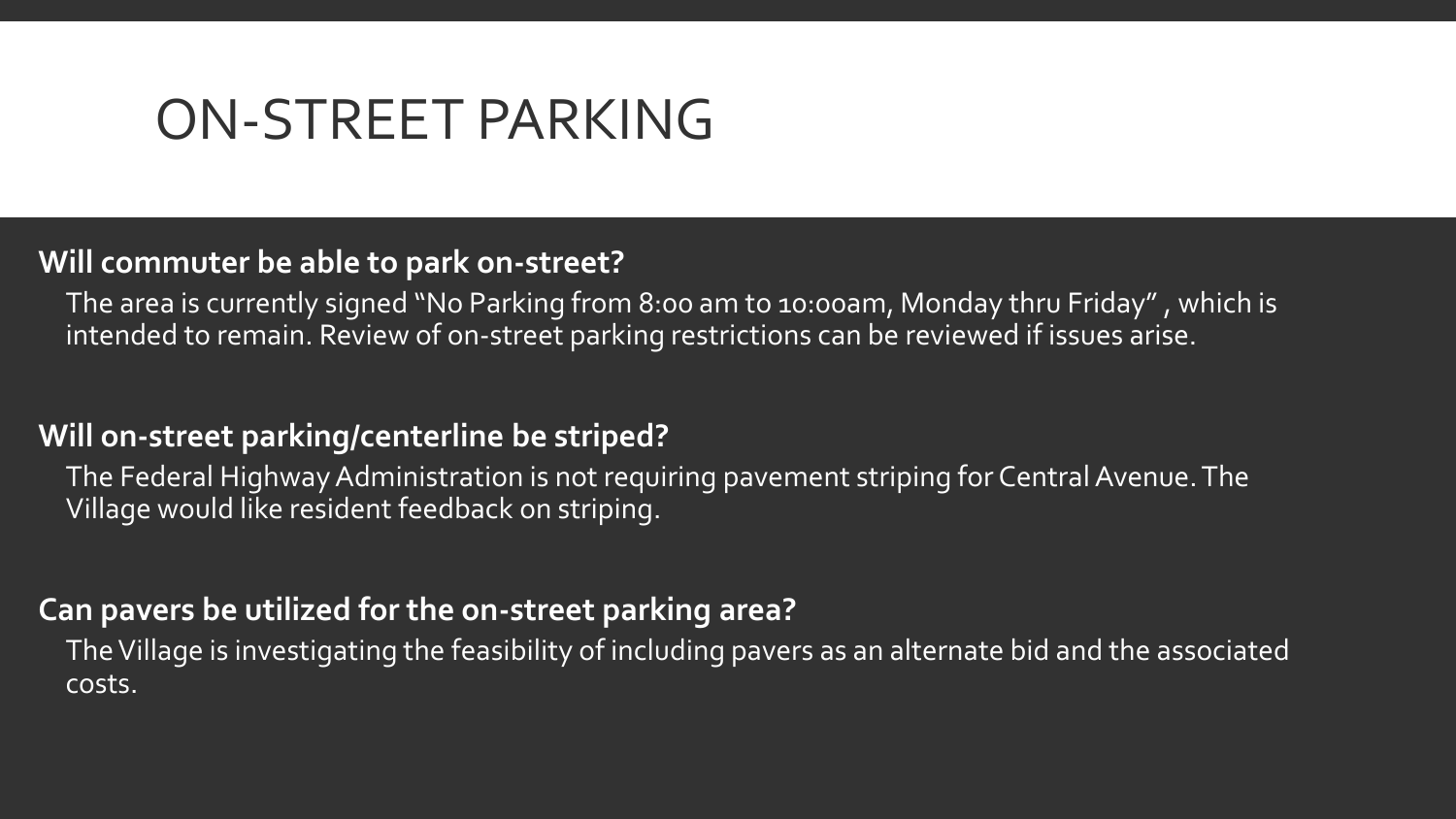## TRAFFIC/SPEED DATA

- The Average Daily Traffic (ADT) of Central Avenue is 2000 as of 2019.
- The Village has not completed a formal traffic study .
- The Department of Law Enforcement gathered speed data in 2018 and 2019. The data can be viewed at [www.wsprings.com/central-avenue](http://www.wsprings.com/central-avenue).

No traffic calming devices (i.e. speed bumps) are proposed.

#### subdivision

#### **Project Milestones**

- 08-09-19: IDOT Project Kick-off Meeting
- . 09-04-19: Western Springs Project Kick-off Meeting
- 10-21-19: Western Springs Park District Project Kick-off Meeting
- 10-22-19: FHWA Project Kick-off Meeting
- 12-05-19: Public Meeting
- 01-27-20: Village Board Project Update
- 01-27-20: Responses of Questions/Comments Posted
- 09-15-20: Second Public Meeting

#### **Project Links**

- Drainage and Utility Plant Presented to Village Board
- 12-05-2019 Central Avenue Public Meeting Questions/Comments Responses
- Central Avenue Police Department Speed Data
- Letter to Residents December 5, 2020 Resident Meeting
- Letter to Residents January 17, 2020 Update
- Central Avenue Board Update Project Updated with Resident Feedba (~40 Minute Mark) - January 27, 2020
- Letter to Residents Further Communication August 5, 2020
- Letter to Residents Open House Public Meeting (September 15, 202)
- . 09-15-2020 Central Avenue Public Meeting Questions/Comments and Responses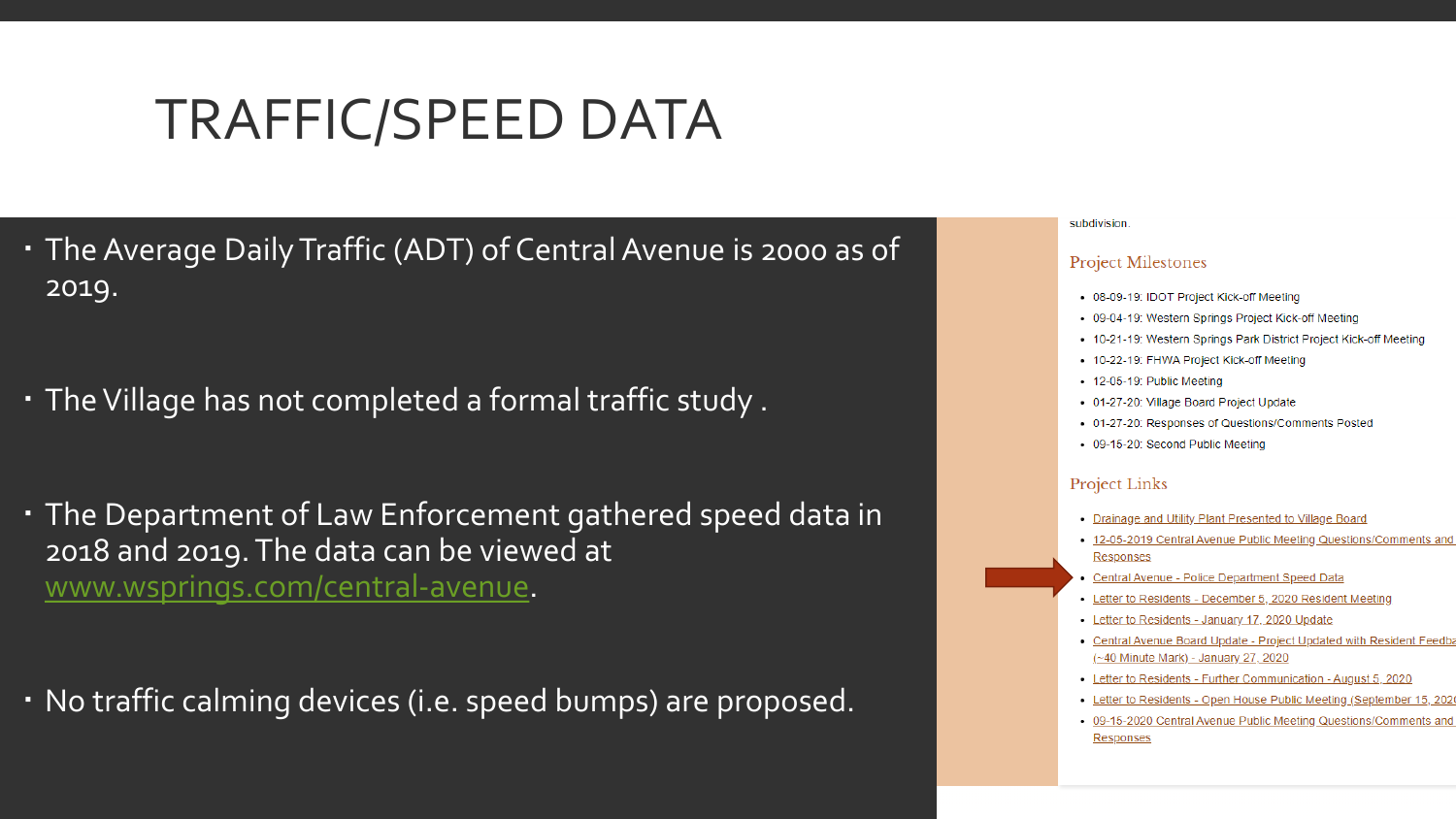## TREE REMOVAL/REPLACEMENT

- 11 trees scheduled for removal on Central due to storm sewer installation. The Village will inspect all trees on Central, prior to construction, to review health.
- No trees scheduled for removal north of Elm, at this time.
- Tree replacement is intended, but number, location and species have not been determined.
- Tree protection criteria is required of private/public contractors.

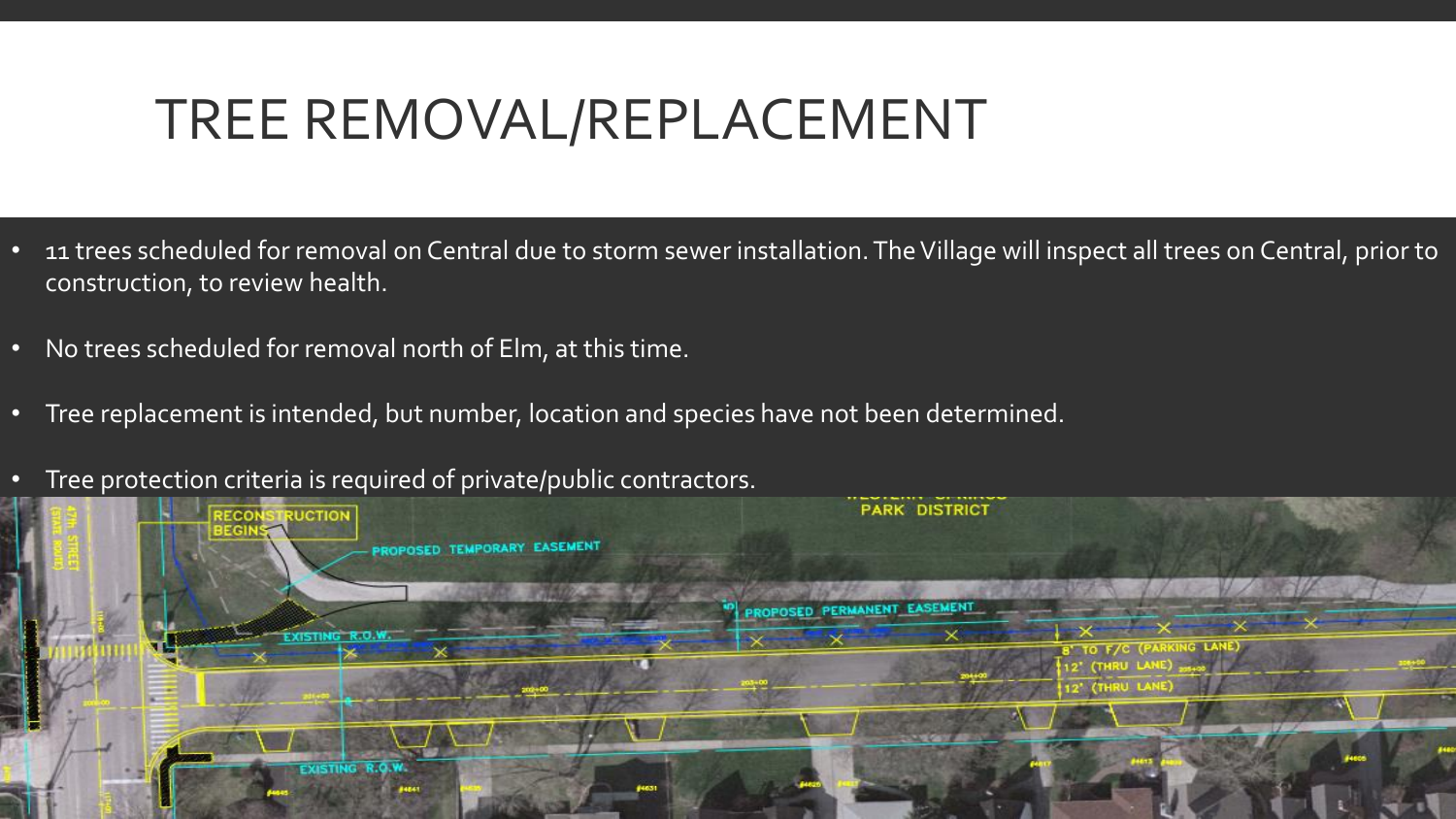### STORM SEWER NEED/IMPROVEMENTS

- The Village holds a National Pollutant Discharge Elimination System (NPDES) permit through the Illinois Environmental Protection Agency (IEPA).
- The permit allows for combined sewer overflows (CSOs) into Flagg Creek during storm events .
- The permit requires that the Village actively decrease the frequency of CSOs.
- The installation of the Elm/Central storm sewer will act as backbone to separating the Old Town South subdivision and decreasing CSOs.
- Existing sewer information for Central is available at [www.wsprings.com/central-avenue](http://www.wsprings.com/central-avenue) .



*The 2015 Long Term Control Plan and more information is available at [\(https://wsprings.com/318/NPDES-Discharge-Permit](https://wsprings.com/318/NPDES-Discharge-Permit))*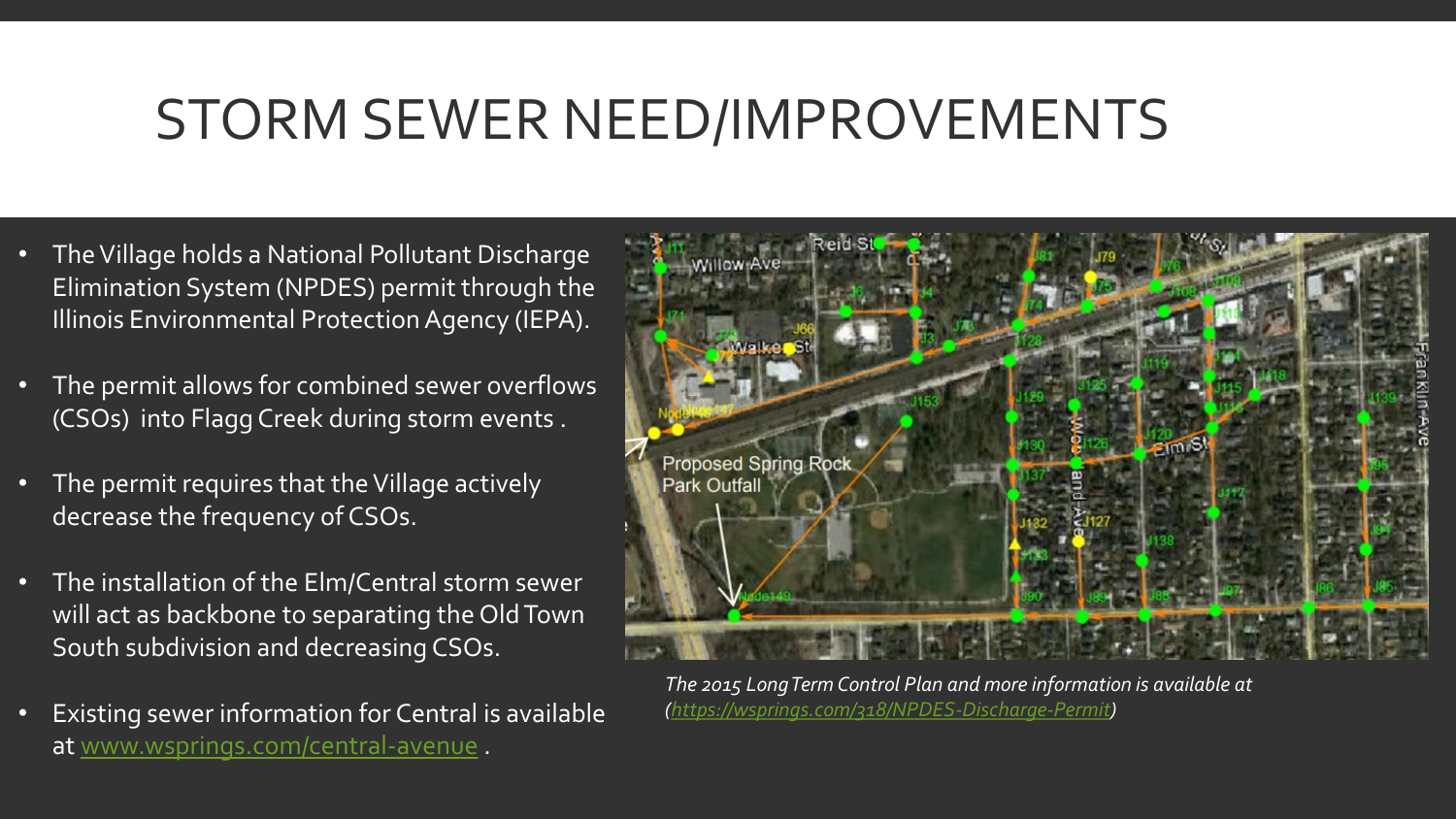## CENTRAL/47TH **INTERSECTION**

- 47<sup>th</sup> Street is the property of the Illinois Department of Transportation (IDOT)
- No data to support a "No Right Turn on Red" sign
- Curb line is proposed to be close to existing, with the 0.5' widening on west side

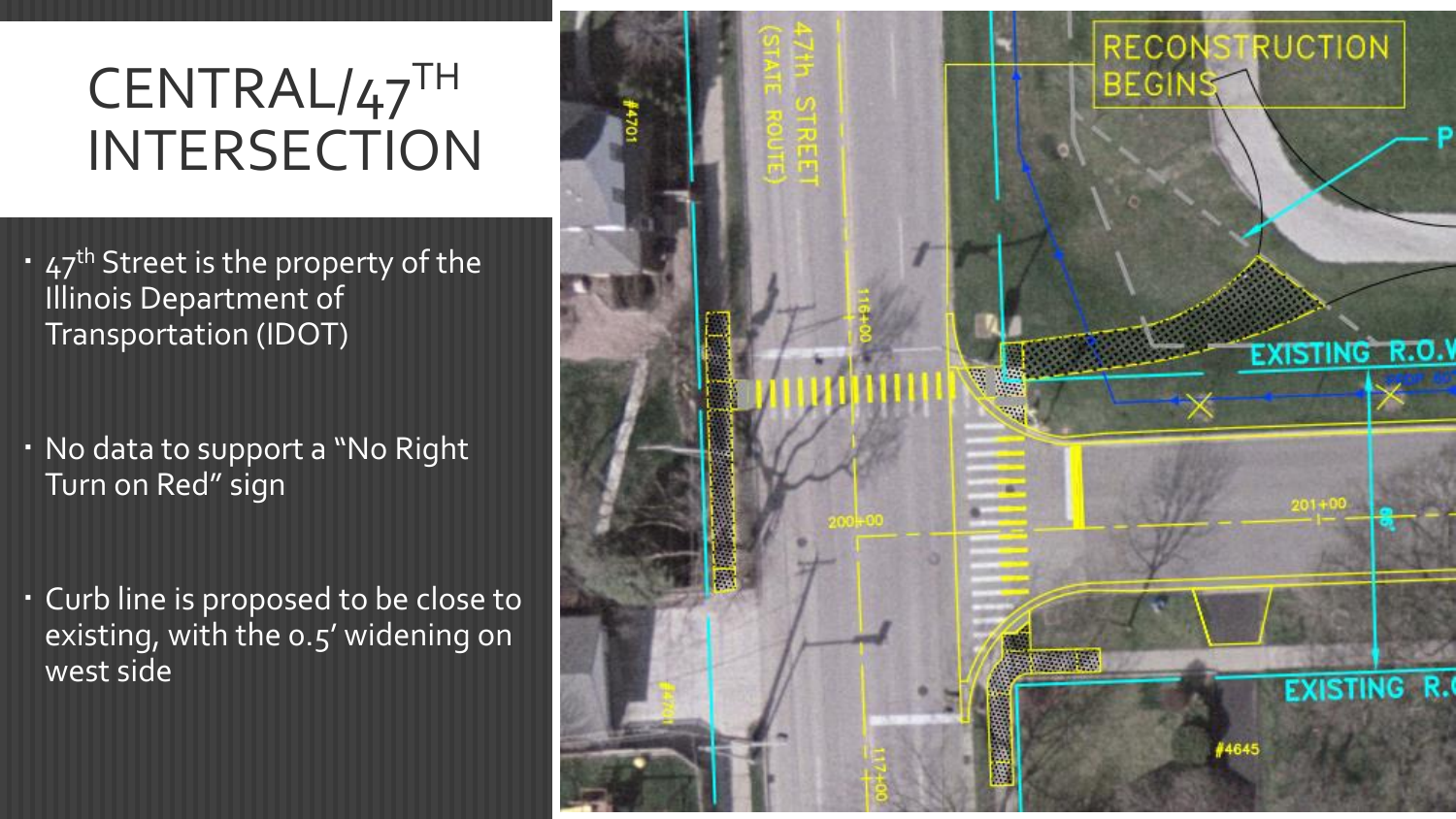## TIMELINE/FUNDING

- Phase II design is submitted to Illinois Department of Transportation (IDOT) and Federal Highway Administration (FHWA) for review.
- The project is tentatively scheduled to begin in late 2021.
- Construction schedule is driven by Surface Transportation Program (STP-U) and Metropolitan Water Reclamation District (MWRD) funding and Illinóis Department of Transportation (IDOT) bid letting schedule
- **Storm Sewer Installation** 
	- 75% funded by MWRD grant
	- 25% funded by Village
- **Roadway Improvements**
	- 80% funded by STP-U
	- 20% funded by Village via 2016 Roadway Referendum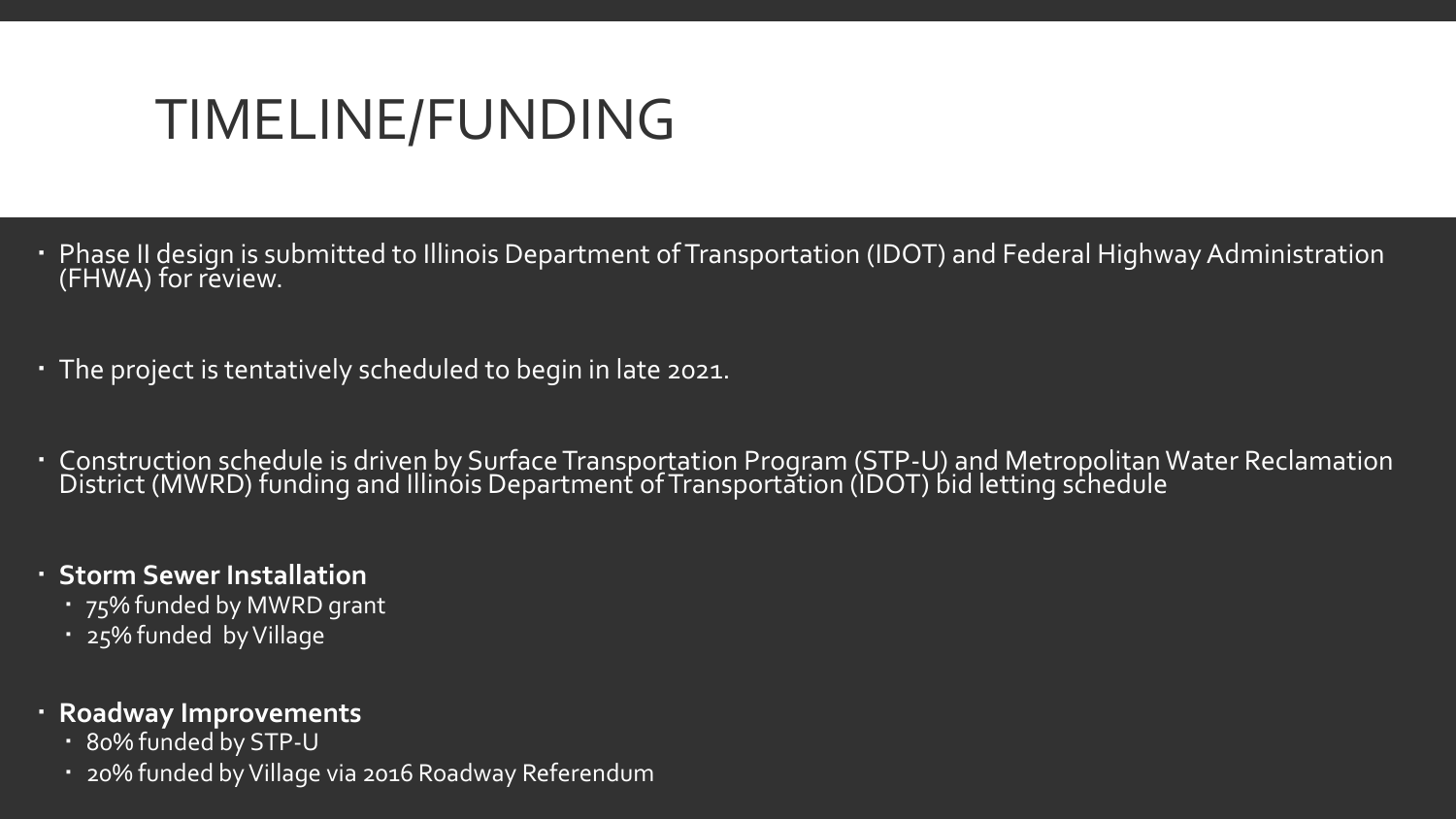### NEXT STEPS

- Updates and additional information will continue to be provided at [www.wsprings.com/central-avenue](http://www.wsprings.com/central-avenue) as it becomes available.
- Updates can be sent direct as an e-mail if you sign up for the "Central Avenue Reconstruction" on the "Staying Informed" section of the Village website.
- Individuals without internet access can contact staff directly to receive updates via phone.
- A resident meeting will be scheduled shortly before construction begins to discuss all construction related impacts.